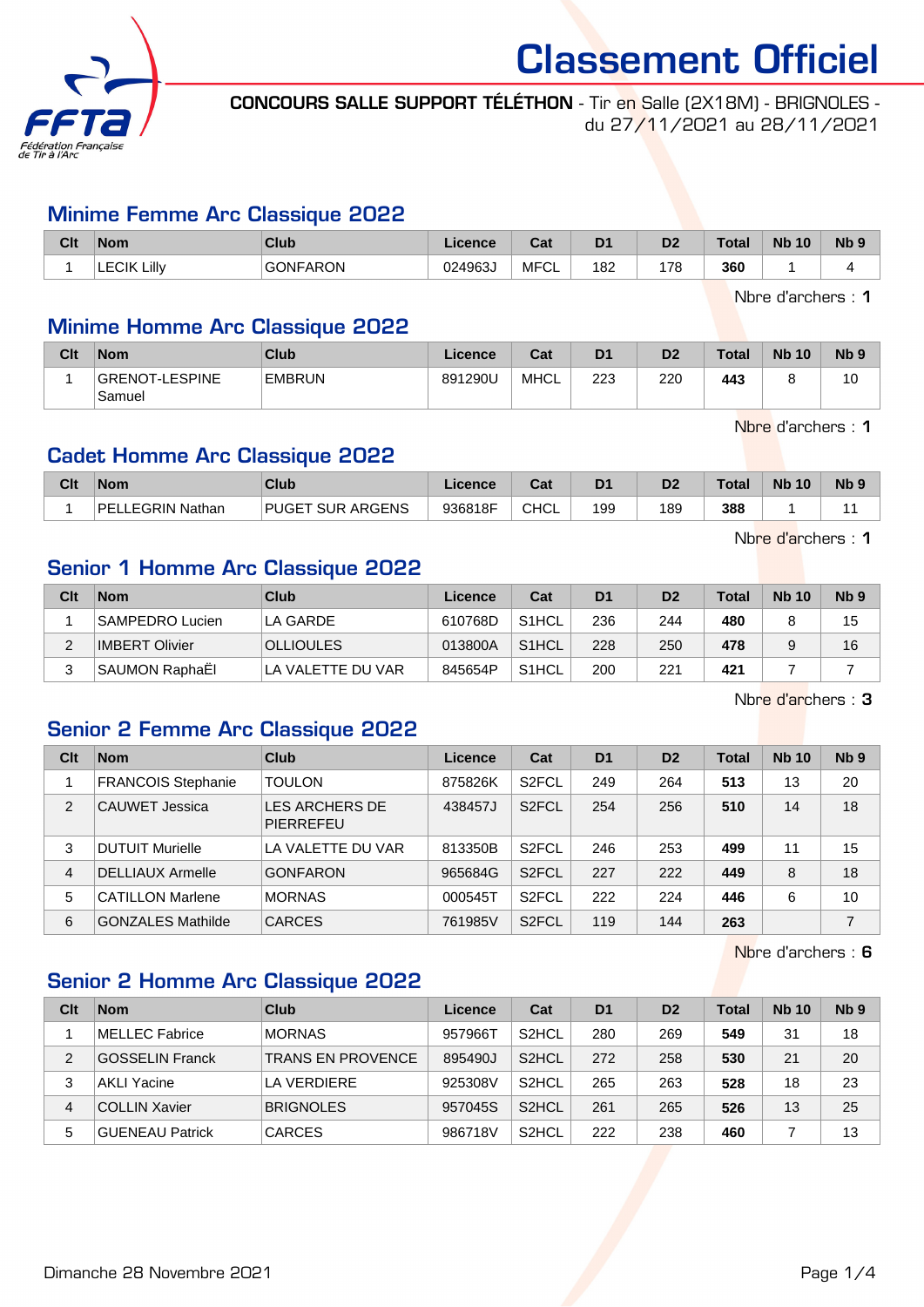

CONCOURS SALLE SUPPORT TÉLÉTHON - Tir en Salle (2X18M) - BRIGNOLES du 27/11/2021 au 28/11/2021

### Senior 2 Homme Arc Classique 2022 (Suite)

| Clt | <b>Nom</b>             | Club                 | Licence | Cat                | D <sub>1</sub> | D <sub>2</sub> | Total | <b>Nb 10</b> | Nb <sub>9</sub> |
|-----|------------------------|----------------------|---------|--------------------|----------------|----------------|-------|--------------|-----------------|
| 6   | HERBIN Julien          | <b>BRIGNOLES</b>     | 960509G | S <sub>2</sub> HCL | 218            | 232            | 450   | 6            | 11              |
|     | ROBERTSON Erik         | <b>SAINTE MAXIME</b> | 877767V | S <sub>2</sub> HCL | 219            | 224            | 443   | 4            | 13              |
| 8   | GIRARDOT Jean-Luc      | LA VALETTE DU VAR    | 825105D | S <sub>2</sub> HCL | 202            | 209            | 411   |              | 10              |
| 9   | <b>DELLIAUX Pierre</b> | <b>GONFARON</b>      | 954659Y | S <sub>2</sub> HCL | 182            | 226            | 408   |              | 10              |
| 10  | PIAT Jerome            | <b>BRIGNOLES</b>     | 952545A | S <sub>2</sub> HCL | 185            | 189            | 374   |              | 10              |

Nbre d'archers : 10

## Senior 3 Femme Arc Classique 2022

| Clt | <b>Nom</b>              | Club                        | Licence | Cat   | D <sub>1</sub> | D <sub>2</sub> | Total | <b>Nb 10</b> | Nb <sub>9</sub> |
|-----|-------------------------|-----------------------------|---------|-------|----------------|----------------|-------|--------------|-----------------|
|     | <b>CAUWET Chantal</b>   | LES ARCHERS DE<br>PIERREFEU | 438456H | S3FCL | 223            | 239            | 462   |              | 9               |
| 2   | <b>GAUTHIER Chantal</b> | <b>BRIGNOLES</b>            | 973891C | S3FCL | 214            | 225            | 439   | 4            | 11              |
| 3   | <b>PELLAT Sylvianne</b> | <b>BRIGNOLES</b>            | 782964Y | S3FCL | 178            | 219            | 397   | 6            |                 |
| 4   | <b>DUPUY Martine</b>    | <b>GONFARON</b>             | 416363U | S3FCL | 200            | 184            | 384   |              | 3               |

Nbre d'archers : 4

## Senior 3 Homme Arc Classique 2022

| Clt            | <b>Nom</b>                | Club             | Licence | Cat   | D <sub>1</sub> | D <sub>2</sub> | Total | <b>Nb 10</b> | Nb <sub>9</sub> |
|----------------|---------------------------|------------------|---------|-------|----------------|----------------|-------|--------------|-----------------|
|                | <b>SERGIO Denis</b>       | <b>OLLIOULES</b> | 430117U | S3HCL | 269            | 268            | 537   | 19           | 21              |
| $\overline{2}$ | <b>JULLIEN Denis</b>      | <b>OLLIOULES</b> | 910581M | S3HCL | 266            | 249            | 515   | 12           | 32              |
| 3              | LAN Michel                | <b>BRIGNOLES</b> | 855722H | S3HCL | 252            | 249            | 501   | 16           | 14              |
| 4              | <b>MARTIN Eric</b>        | <b>BRIGNOLES</b> | 999351B | S3HCL | 244            | 228            | 472   | 6            | 17              |
| 5              | <b>DECLEVES Christian</b> | <b>LORGUES</b>   | 895591U | S3HCL | 213            | 224            | 437   | 8            | 16              |
| 6              | <b>DURAND Gilbert</b>     | <b>BRIGNOLES</b> | 999350A | S3HCL | 150            | 168            | 318   | 4            | $\overline{7}$  |

Nbre d'archers : 6

## Senior 1 Femme Arc à Poulies 2022

| Clt | <b>Nom</b>       | Club                        | Licence | Cat                | D <sub>1</sub> | D <sub>2</sub> | <b>Total</b> | <b>Nb 10</b> | N <sub>b</sub> <sub>9</sub> |
|-----|------------------|-----------------------------|---------|--------------------|----------------|----------------|--------------|--------------|-----------------------------|
|     | ANDREANI Melanie | LES ARCHERS DE<br>PIERREFEU | 965573L | S <sub>1</sub> FCO | 237            | 234            | 47'          |              | ົດຕ<br>∠∠                   |

Nbre d'archers : 1

#### Senior 1 Homme Arc a Poulies 2022

| Clt | <b>Nom</b>            | Club                        | Licence | Cat                | D <sub>1</sub> | D <sub>2</sub> | <b>Total</b> | <b>Nb 10</b> | N <sub>b</sub> <sub>9</sub> |
|-----|-----------------------|-----------------------------|---------|--------------------|----------------|----------------|--------------|--------------|-----------------------------|
|     | <b>BARET Benjamin</b> | LE LAVANDOU                 | 605788R | S <sub>1</sub> HCO | 288            | 295            | 583          | 43           | 17                          |
|     | <b>DURET Anthony</b>  | <b>SAINTE MAXIME</b>        | 969264Y | S <sub>1</sub> HCO | 274            | 274            | 548          | 17           | 37                          |
|     | <b>LACOUA Vivien</b>  | LES ARCHERS DE<br>PIERREFEU | 883394L | S <sub>1</sub> HCO | 269            | 273            | 542          | 15           | 35                          |

Nbre d'archers : 3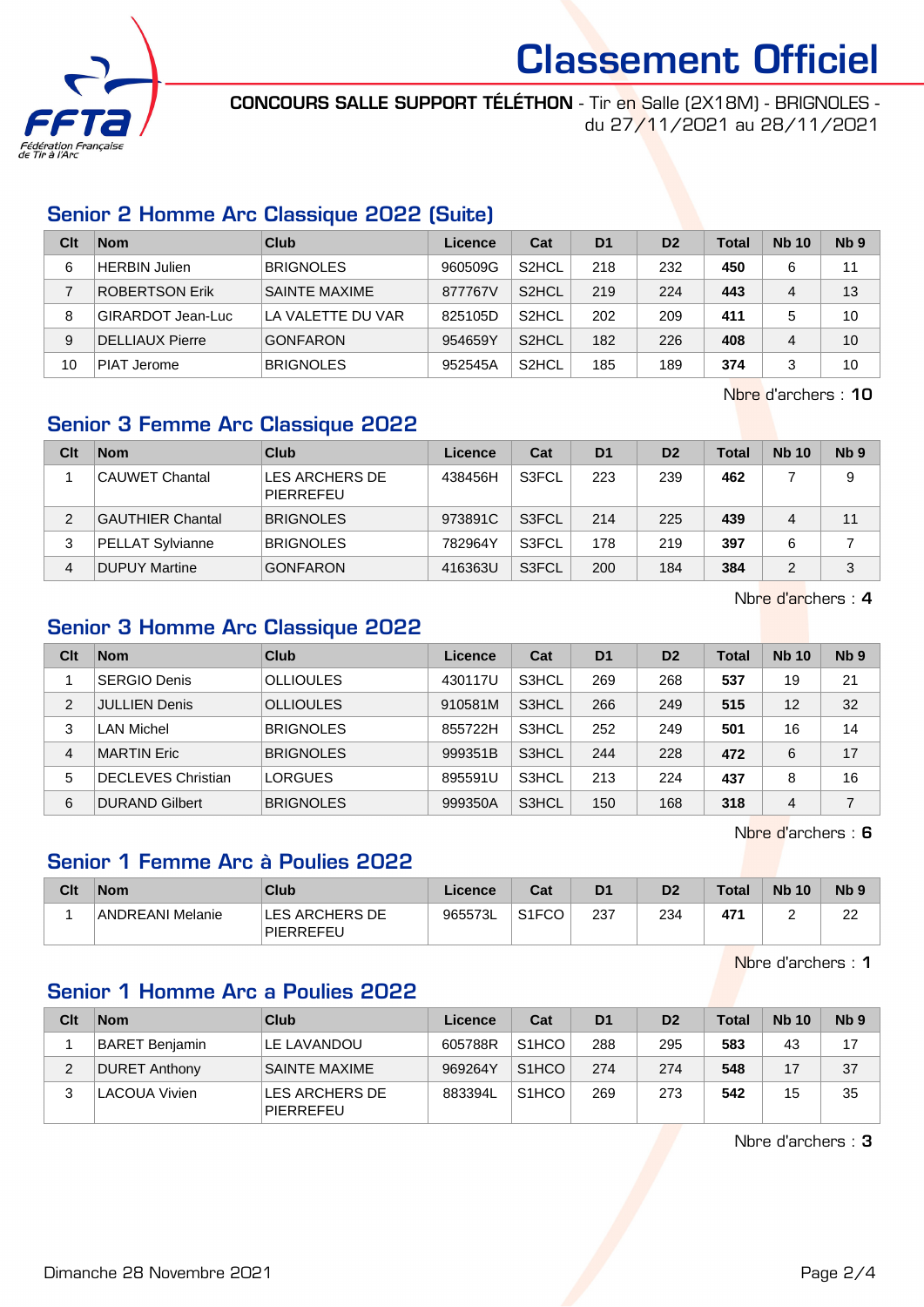

CONCOURS SALLE SUPPORT TÉLÉTHON - Tir en Salle (2X18M) - BRIGNOLES du 27/11/2021 au 28/11/2021

#### Senior 2 Femme Arc à Poulies 2022

| Clt | 'Nom               | Club          | ∟icence | <b>Both</b><br>uai       | D <sub>1</sub> | n.  | Гоtа | <b>N<sub>b</sub></b><br>10 | N <sub>b</sub> 9 |
|-----|--------------------|---------------|---------|--------------------------|----------------|-----|------|----------------------------|------------------|
|     | DIEUDONNE Nathalie | <b>SANARY</b> | 713860K | S <sub>2</sub> FCC<br>ט- | 282            | 282 | 564  | 2 <sub>A</sub><br>~        | 36               |

Nbre d'archers : 1

#### Senior 2 Homme Arc à Poulies 2022

| Clt | <b>Nom</b>                             | Club                    | Licence | Cat                             | D <sub>1</sub> | D <sub>2</sub> | <b>Total</b> | <b>Nb 10</b> | Nb <sub>9</sub> |
|-----|----------------------------------------|-------------------------|---------|---------------------------------|----------------|----------------|--------------|--------------|-----------------|
|     | METREAU Jean Francois PUGET SUR ARGENS |                         | 286365S | S <sub>2</sub> H <sub>CO</sub>  | 292            | 292            | 584          | 44           | 16              |
|     | <b>BABOU Eric</b>                      | LA GARDE                | 332237C | S <sub>2</sub> H <sub>C</sub> O | 282            | 283            | 565          | 29           | 26              |
|     | <b>CARISTO Claude</b>                  | <b>PUGET SUR ARGENS</b> | 023153S | S <sub>2</sub> H <sub>CO</sub>  | 275            | 277            | 552          | 13           | 46              |
| 4   | ALCARAZ Frederic                       | <b>TOULON</b>           | 614173E | S <sub>2</sub> HCO              | 269            | 263            | 532          | 11           | 34              |

Nbre d'archers : 4

#### Senior 3 Femme Arc à Poulies 2022

| Clt | <b>Nom</b>          | Club                     | ∟icence | <b>Bat</b> | D <sub>1</sub> |     | <b>Total</b> | <b>N<sub>b</sub></b> | N <sub>b</sub> <sub>9</sub> |
|-----|---------------------|--------------------------|---------|------------|----------------|-----|--------------|----------------------|-----------------------------|
|     | ESCOFFIER Madeleine | <b>TRANS EN PROVENCE</b> | 679339M | S3FCO      | 252            | 249 | 501          |                      | oc<br>ےں                    |

Nbre d'archers : 1

#### Senior 3 Homme Arc à Poulies 2022

| Clt | <b>Nom</b>              | Club                              | Licence | Cat   | D <sub>1</sub> | D <sub>2</sub> | <b>Total</b> | <b>Nb 10</b> | N <sub>b</sub> <sub>9</sub> |
|-----|-------------------------|-----------------------------------|---------|-------|----------------|----------------|--------------|--------------|-----------------------------|
|     | <b>GRANDJEAN Luc</b>    | <b>ROQUEBRUNE</b><br>S/ARGENS CIE | 601278N | S3HCO | 283            | 285            | 568          | 29           | 30                          |
|     | <b>MARTIN Dominique</b> | LA GARDE                          | 333855L | S3HCO | 270            | 280            | 550          | 16           | 8                           |
| 3   | <b>BOUCHARD Patrick</b> | LA GARDE                          | 595061F | S3HCO | 271            | 279            | 550          | 22           | 29                          |

Nbre d'archers : 3

#### Cadet Homme Bare Bow 2022

| Clt | <b>Nom</b>                     | <b>Club</b>     | Licence      | Cat         | D <sub>1</sub> | n <sub>o</sub><br>D4 | Total | <b>N<sub>b</sub></b><br>10 | N <sub>b</sub> <sub>9</sub> |
|-----|--------------------------------|-----------------|--------------|-------------|----------------|----------------------|-------|----------------------------|-----------------------------|
|     | <b>HIDEUX</b><br>$\sim$<br>LUU | <b>VERDIERE</b> | 7105G<br>957 | <b>CHBB</b> | 228            | 7c<br>.              | 407   |                            |                             |

Nbre d'archers : 1

## Adultes Femme Bare Bow 2022

| Clt | <b>Nom</b>                     | Club              | Licence | Cat                | D <sub>1</sub> | D <sub>2</sub> | Total | <b>Nb 10</b> | Nb <sub>9</sub> |
|-----|--------------------------------|-------------------|---------|--------------------|----------------|----------------|-------|--------------|-----------------|
|     | ∣CARCENAC - ROGER<br>Catherine | <b>GONFARON</b>   | 691993S | S3FBB              | 144            | 237            | 381   |              | 9               |
|     | HIDEUX Sylvie                  | LA VERDIERE       | 978707M | S <sub>2</sub> FBB | 192            | 187            | 379   |              |                 |
|     | ACCIARO-PIRIS Laure            | LA VALETTE DU VAR | 412166G | S3FBB              | 165            | 125            | 290   | 4            |                 |

Nbre d'archers : 3

#### Adultes Homme Bare Bow 2022

| <b>Clt</b><br>D <sub>2</sub><br>D <sub>1</sub><br><b>Nb</b><br><b>Total</b><br><b>N<sub>b</sub></b><br>10<br>Club<br>Cat<br><b>Nom</b><br>∟icence<br>- |
|--------------------------------------------------------------------------------------------------------------------------------------------------------|
|--------------------------------------------------------------------------------------------------------------------------------------------------------|

Dimanche 28 Novembre 2021 **Page 3/4**